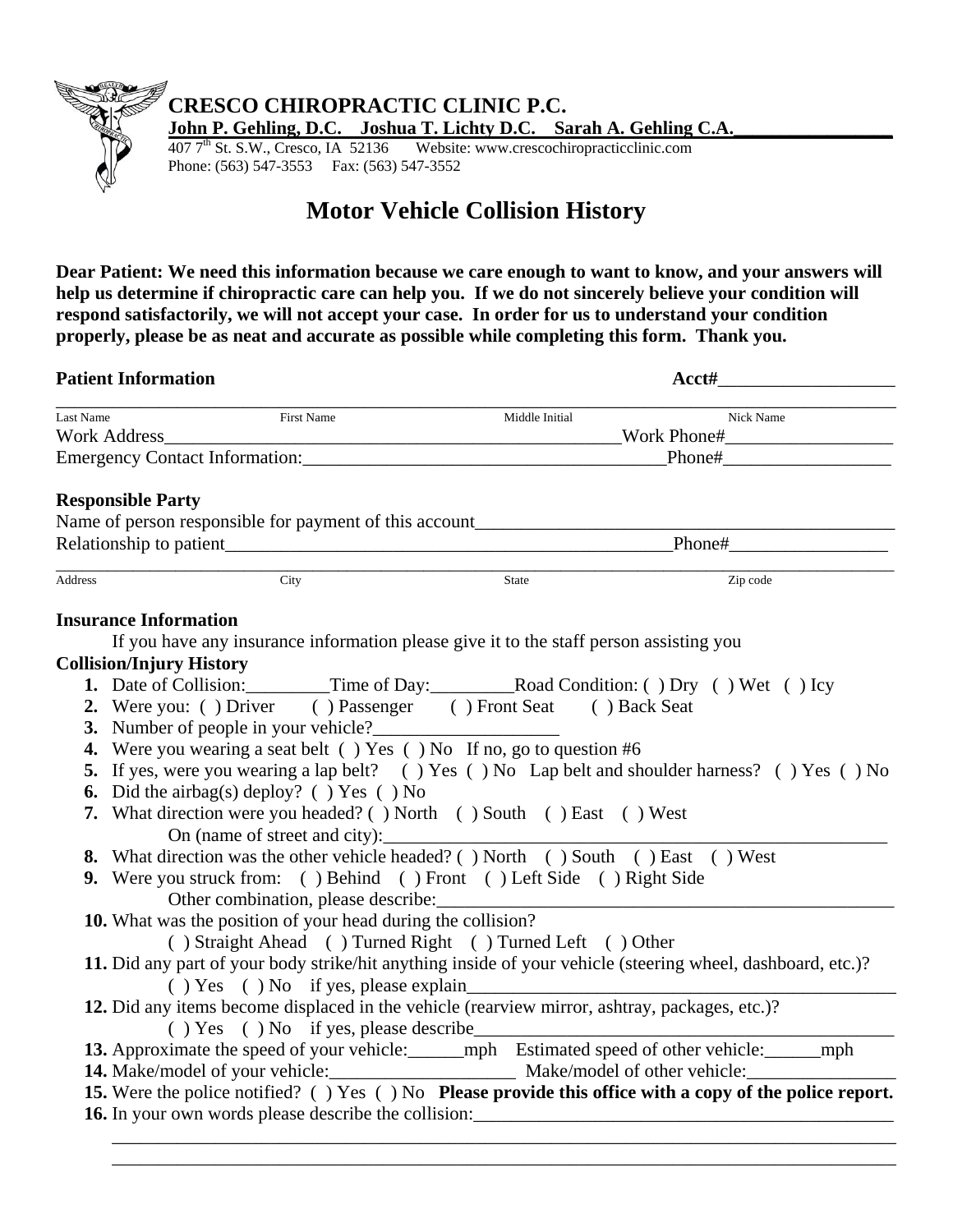| 17. Your Auto Insurance Co.                        |                                                                                                                                                       |                                                                                                                                |
|----------------------------------------------------|-------------------------------------------------------------------------------------------------------------------------------------------------------|--------------------------------------------------------------------------------------------------------------------------------|
|                                                    | Policy No. Claim No.                                                                                                                                  |                                                                                                                                |
| <b>18.</b> Driver of other vehicle (if any)        |                                                                                                                                                       |                                                                                                                                |
|                                                    |                                                                                                                                                       |                                                                                                                                |
|                                                    | 19. Driver of vehicle in which you were injured (if applicable)                                                                                       |                                                                                                                                |
|                                                    |                                                                                                                                                       |                                                                                                                                |
|                                                    |                                                                                                                                                       |                                                                                                                                |
|                                                    |                                                                                                                                                       | 21. Have you retained an attorney? () Yes () No if yes, list attorney name and address:                                        |
|                                                    |                                                                                                                                                       |                                                                                                                                |
|                                                    | 22. Did you have any physical complaints BEFORE the collision? () Yes () No                                                                           |                                                                                                                                |
| 23. Please describe how you felt:                  |                                                                                                                                                       |                                                                                                                                |
| a. DURING the collision:                           |                                                                                                                                                       |                                                                                                                                |
|                                                    |                                                                                                                                                       |                                                                                                                                |
|                                                    |                                                                                                                                                       |                                                                                                                                |
|                                                    |                                                                                                                                                       |                                                                                                                                |
|                                                    |                                                                                                                                                       | 24. Were you knocked unconscious? () Yes () No If yes, for how long?                                                           |
|                                                    | 25. Where were you taken after the collision?___________________________________                                                                      |                                                                                                                                |
|                                                    | 26. Have you been treated by another healthcare provider since the collision? () Yes () No                                                            |                                                                                                                                |
|                                                    |                                                                                                                                                       | If yes, please list the healthcare provider's name and address:                                                                |
|                                                    |                                                                                                                                                       |                                                                                                                                |
|                                                    |                                                                                                                                                       |                                                                                                                                |
|                                                    |                                                                                                                                                       |                                                                                                                                |
|                                                    | Were X-rays or other images (MRI,CT, etc.) taken? () Yes () No                                                                                        |                                                                                                                                |
|                                                    | 27. Did this collision occur while you were performing your regular job duties? () Yes () No                                                          |                                                                                                                                |
|                                                    | 28. How do you feel now? What is your number one problem or the one area of greatest pain?                                                            |                                                                                                                                |
|                                                    |                                                                                                                                                       |                                                                                                                                |
|                                                    |                                                                                                                                                       | 29. Please rate the level of this pain on the following scale: 0 is no pain at all, 10 is severe pain or the                   |
|                                                    |                                                                                                                                                       | worst pain you have ever felt. If your pain varies from day to day please circle two numbers to indicate                       |
|                                                    | the range of your pain. $0 \t 1 \t 2 \t 3 \t 4 \t 5$                                                                                                  | $6\overline{6}$<br>8<br>7<br>9<br><b>10</b>                                                                                    |
|                                                    | <b>30.</b> Since the injury occurred, are your symptoms: () Better () Same () Worse                                                                   |                                                                                                                                |
| 31. How often do you experience the pain?          |                                                                                                                                                       |                                                                                                                                |
| $\frac{1}{2}$ hours per day                        |                                                                                                                                                       | 1-2 hours per day<br>The pain never goes away<br>20ther, briefly explain<br>20ther, briefly explain<br>20ther, briefly explain |
|                                                    |                                                                                                                                                       |                                                                                                                                |
| 32. How does the pain affect your daily activites? |                                                                                                                                                       |                                                                                                                                |
|                                                    |                                                                                                                                                       | __It does not affect my daily activites _______________________I have had to change how I do things                            |
|                                                    |                                                                                                                                                       | I have to stop doing some of my daily activites __I am unable to perform daily activites                                       |
|                                                    |                                                                                                                                                       |                                                                                                                                |
|                                                    |                                                                                                                                                       |                                                                                                                                |
|                                                    |                                                                                                                                                       | 35. Have you ever experienced this problem before? () Yes () No When?                                                          |
|                                                    | 36. Do you have a previous illness/disease which affects your present condition? () Yes () No                                                         |                                                                                                                                |
| If yes, please describe:                           |                                                                                                                                                       |                                                                                                                                |
|                                                    | 37. List any other complaints currently bother you and rate your pain level for each.                                                                 |                                                                                                                                |
|                                                    |                                                                                                                                                       |                                                                                                                                |
|                                                    | b. $\frac{1}{2}$ 0 1 2 3 4 5 6 7 8 9 10                                                                                                               |                                                                                                                                |
|                                                    | c. $\frac{1}{0}$ $\frac{1}{2}$ $\frac{2}{3}$ $\frac{3}{4}$ $\frac{4}{5}$ $\frac{5}{6}$ $\frac{6}{7}$ $\frac{7}{8}$ $\frac{8}{9}$ $\frac{9}{10}$<br>d. |                                                                                                                                |
| d. $\qquad \qquad$                                 |                                                                                                                                                       |                                                                                                                                |
|                                                    |                                                                                                                                                       |                                                                                                                                |